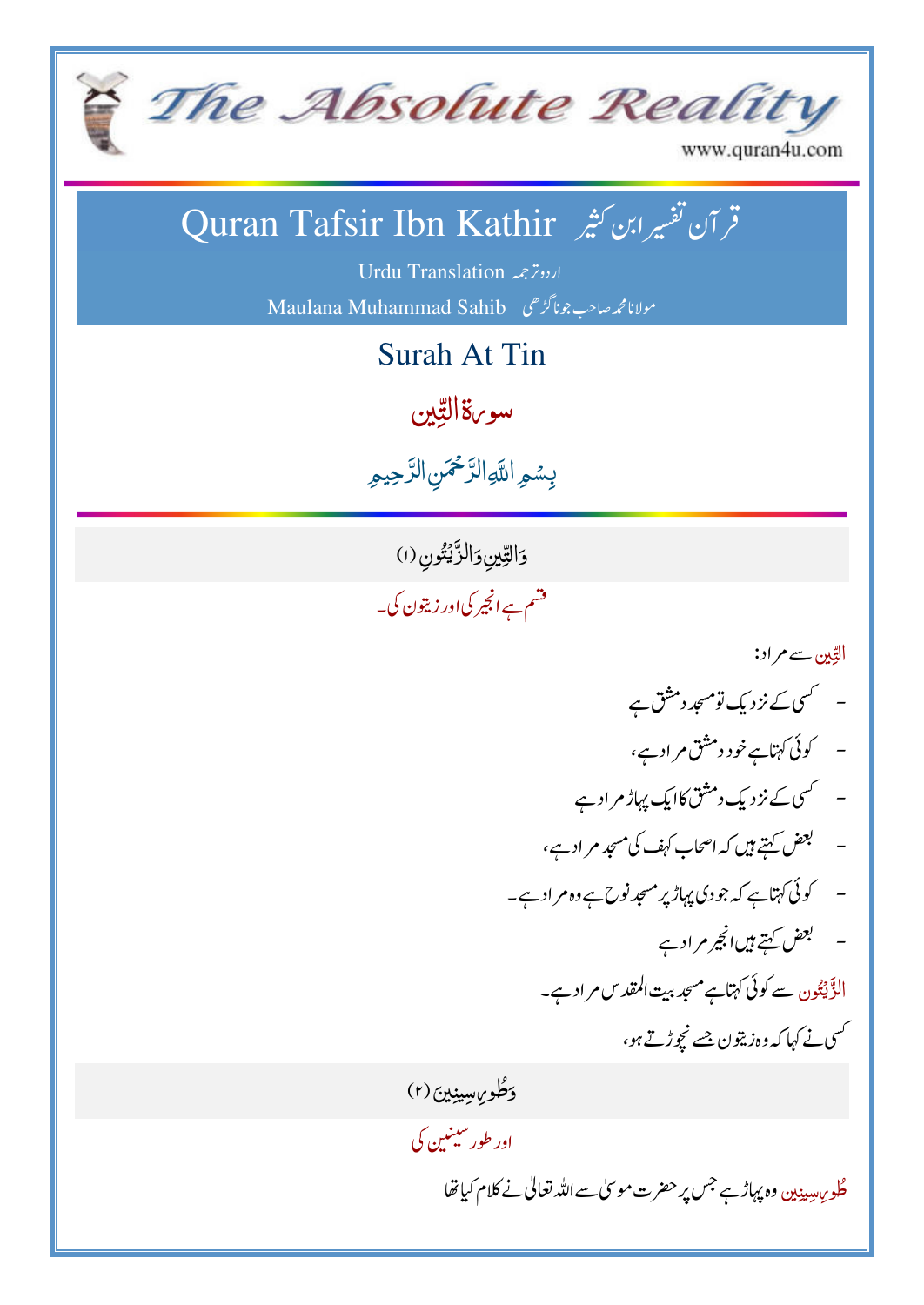وَهَذَا الْبَلَلِ الْأَمِين (٣) اور اس امن والے شہر کی الْہَلَک الْکَہدین سے مر اد مکہ شریف ہے اس میں <sup>کس</sup>ی کواختلاف نہیں۔ بعض کا قول بہ ہے کہ بہ تنیوں وہ جَکہمیں ہیں جہاں تین اولو العزم صاحب شریعت پنجمبر بیجیجے گئے تھے، الدِّين سے مر اد توبيت المقد س ہے۔ جہاں پر حضرت عيسىٰ عليہ السلام كو نبى بناكر بھيجا گيا تھااور ۔<br>طُوی<sub> پیبین</sub>دین سے مر اد طور سیناہے جہاں حضرت موسیٰ بن عمران علیہ السلام سے اللہ تعالیٰ نے کلام کیا تھااور الْبَلَدِ الْأَهِينِ سے مر اد مکہ مکر مہ جہاں ہمارے سر دار حضرت محمد صلی اللہ علیہ وآلہ وسلم بھیجے گئے، تورات کے آخر میں بھی ان تنیوں جگہوں کانام ہے اس میں ہے کہ طور سپناسے اللہ تعالٰی آ پایعنی وہاں پر حضرت موسیٰ علیہ السلام سے اللہ تعالٰی نے کلام کیااور سا عير يعني بيت المقد س كے پہاڑ سے اس نے نور چمکا پايعنی حضرت عيسىٰ عليہ السلام كووہاں بھيجااور فاران کی چوٹیوں پر وہ ہلند ہو ایعنی مکہ کے پہاڑوں سے حضرت محمہ صلی اللہ علیہ وآلہ وسلم کو بھیجا، پھر ان تنیوں زبر دست بڑے مرتبے والے پیغیبر وں کی زبانی اور وجو دی ترتیب بیان کر دی۔اسی طرح یہاں بھی پہلے جس کانام لیااس سے زیادہ شریف چیز کانام پھر لیااور پھر ان دونوں سے بزرگ تر چیز کانام آخر میں لیا۔ لَقَدْ خَلَقْنَا الْإِنْسَانَ فِي أَحْسَنِ تَقُوِيمِ (٣) يقيناً ہم نے انسان کو بہترین صورت میں پیدا کیا ثُّجَّ 7َدَدْنَاكُاأَّ مَفَلَ)سَافِلِينَ (۵) پھراسے <u>نیچوں سے نیچا</u>کر دیا۔ ان قسموں کے بعد بیان فرمایا کہ انسان کوا چھی شکل وصورت میں صحیح قد و قامت وال<sub>ا</sub>، درست اور سڈول اعضاءوالاخو بصورت اور سہانے چہرے والا پید اکیا پھر اسے نیچوں کا پنچ کر دیایعنی جہنمی ہو گیا،اگر اللہ کی اطاعت اور رسول کی اتباع نہ کی تواس لیے ایمان والوں کو اس سے الگ کرلیا، <u>لبعض کہتے ہیں</u> کہ مر اد انتہائی بڑھاپے کی طرف لوٹادیناہے۔ حضرت عکر مہ فرماتے ہیں جس نے قر آن جمع کیاوہ رذیل عمر کونہ پہنچے گا، امام ابن جریر اسی کوپسند فرماتے ہیں